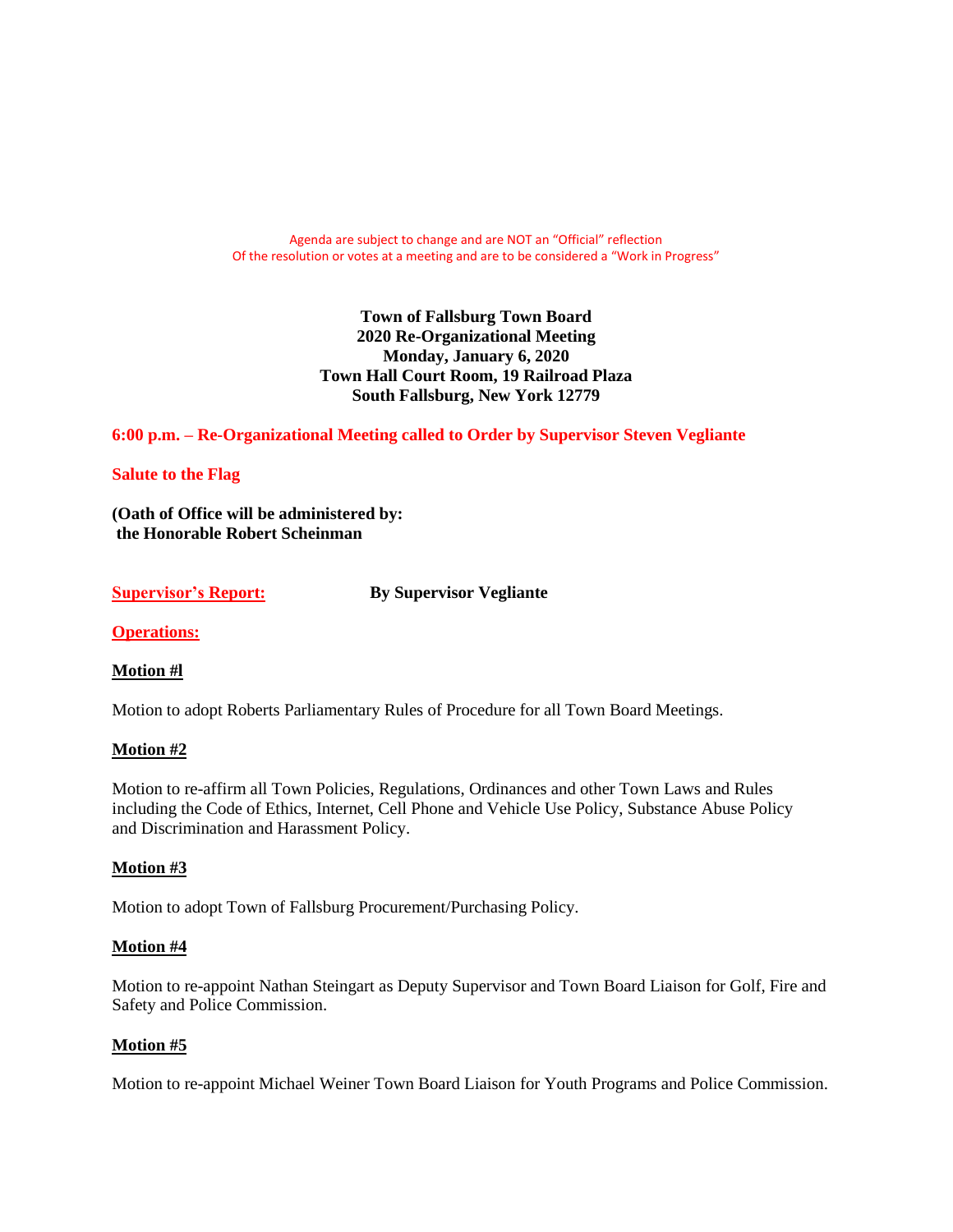Motion to re-appoint Joe Levner Town Board Liaison for Planning & Zoning, Beautification and Police Commission.

# **Motion #7**

Motion to appoint Rebecca Pratt Town Board Liaison for Parks and Recreation and Senior Citizens.

# **Motion #8**

Motion to re-appoint Donna Akerley Town Clerk, Registrar of Vital Statistics, Land Tax Collector, F.O.I.L. Officer, and Records Management Officer.

# **Motion #9**

Motion to re-appoint Elizabeth Malave-Santos as Deputy Town Clerk and Deputy Registrar of Vital Statistics.

# **Motion #10**

Motion to re-appoint Jimmi Dewitt of the Sullivan County Correctional Facility as Deputy Town Clerk for the purpose of issuing marriage licenses to inmates. – No Stipend

# **Motion #11**

Motion to re-appoint Amy Navitsky as Deputy Town Clerk – Woodbourne Correctional Facility for the purpose of issuing marriage licenses to inmates. – No Stipend.

## **Motion #12**

Motion to re-appoint Paula Kay as Attorney for the Town.

## **Motion #13**

Motion to re-appoint Bruce Perlmutter as Assistant Attorney for the Town (Special Prosecutor).

## **Motion #14**

Motion to re-appoint Simmie Williams as Chief of Police.

## **Motion #15**

Motion to re-appoint Scott DuBois as Town Comptroller.

## **Motion #16**

Motion to re-appoint Mollie Messenger as Code Enforcement Officer.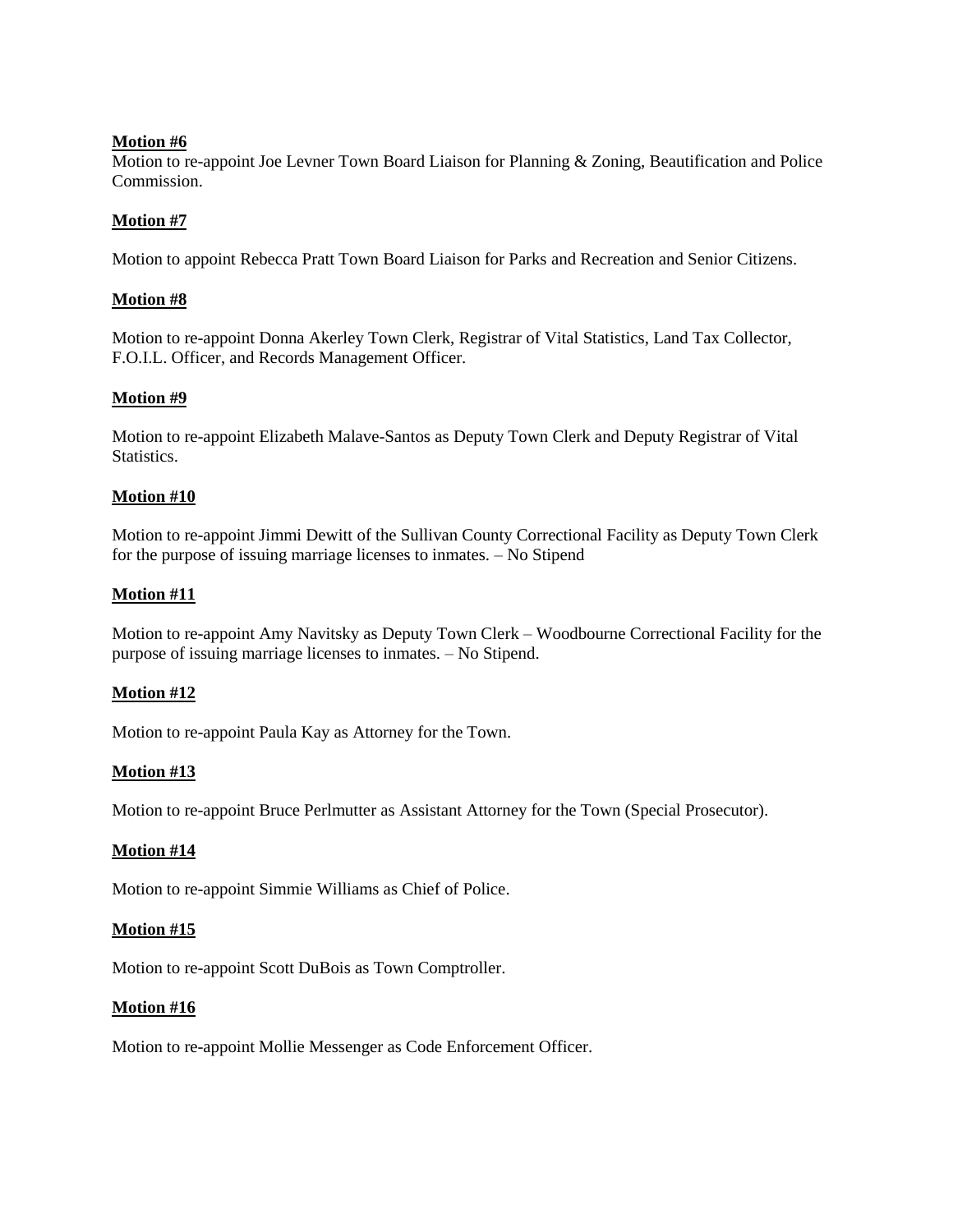Motion to re-appoint Kenneth Ellsworth as Town Engineer.

## **Motion #18**

Motion to re-appoint Joanne Gerow as Animal Control Officer.

#### **Motion #19**

Motion to re-appoint Tracey Lesczynski as Justice Court Clerk.

## **Motion #20**

Motion to authorize Town Supervisor Steven Vegliante to sign and execute town policies, contracts and agreements and Deputy Supervisor Steingart when Supervisor is not available.

## **Motion #21**

Motion to authorize Supervisor Steven Vegliante, Deputy Supervisor Nathan Steingart, Comptroller Scott DuBois, Town Clerk Donna Akerley and Deputy Town Clerk Elizabeth Malave-Santos to open competitive bids for purchase, contracts, and other public works matters after such bids are authorized by the Town Board.

#### **Motion #22**

Motion to accept the retirement of Linda Ingber as Confidential Secretary to the Supervisor.

## **Motion #23**

Motion to appoint Melissa Melko as Confidential Secretary to the Supervisor.

#### **Motion #24**

Motion to designate the following banks as depositories of the town funds subject to a letter in which the bank would secure the checking accounts and certificates of deposits.

> Catskill Hudson Bank Sterling National Bank First National Bank of Jeffersonville J.P. Morgan Chase M&T Bank

## **Motion #25**

Motion to set the bonding limits of Town Officials as to form and sufficiency of surety in the amount of \$100,000.00

## **Motion #26**

Motion to authorize Supervisor Vegliante, Deputy Steingart, and Town Comptroller DuBois as signatees for all bank transactions.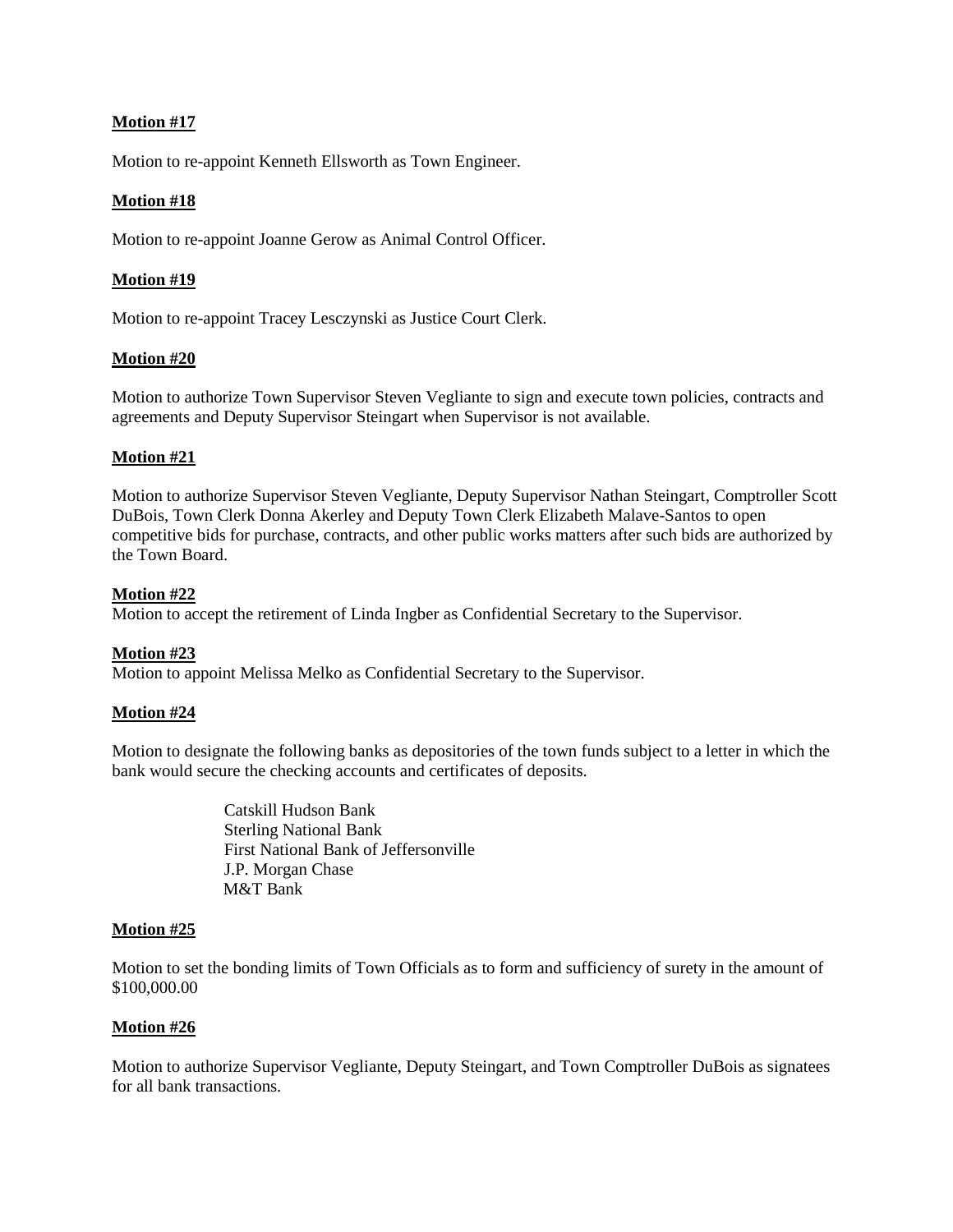Motion to authorize Supervisor Vegliante, Deputy Supervisor Steingart, and Town Comptroller DuBois to continue wire transfers for the Town of Fallsburg Investments.

## **Motion #28**

Motion to designate the following Town of Fallsburg locales as official polling places:

District 1 & 9 – Municipal Hall (Firehouse) Woodridge District 2 & 8 – Woodbourne Firehouse District 3 – Loch Sheldrake Firehouse District 4 & 7 - Senior/Youth Center, South Fallsburg District 5 – Mountaindale Firehouse District 6 – Hurleyville Firehouse

## **Motion #29**

Motion to authorizing the reimbursement rate for person using their own vehicles for town business at \$0.45 cents per mile.

#### **Motion #30**

Motion to designate the Sullivan County Democrat as the official newspaper of the Town of Fallsburg and the Times Herald Record as an official newspaper when the need for a timely advertisement cannot be satisfied with a bi-weekly newspaper.

#### **Motion #31**

Motion to authorize any member of the Town Board, the Town Clerk, the Attorney for the Town, Chairman of the Planning Board, Chairman of the Zoning Board, the Code Enforcement Officer, the Town Engineer, the Town Comptroller, the Chief of Police, and the Public Works Director to attend the Association of Towns meetings in New York City to be held in February, 2020 and that their actual and necessary expenses shall be audited and allowed as a town charge.

## **Motion #32**

Motion to authorize Town Supervisor Vegliante to vote as representing the Town Board of the Town of Fallsburg at the 2020 Association of Towns Meeting.

#### **Motion #33**

Motion to authorize Deputy Supervisor Steingart as the alternate to vote as representing the Town Board of the Town of Fallsburg at the 2020 Association of Towns Meeting.

#### **Motion #34**

Motion to authorize Town Clerk to attend the New York State Town Clerk's Association Annual Conference & Training School to be held in Albany in April, 2020.